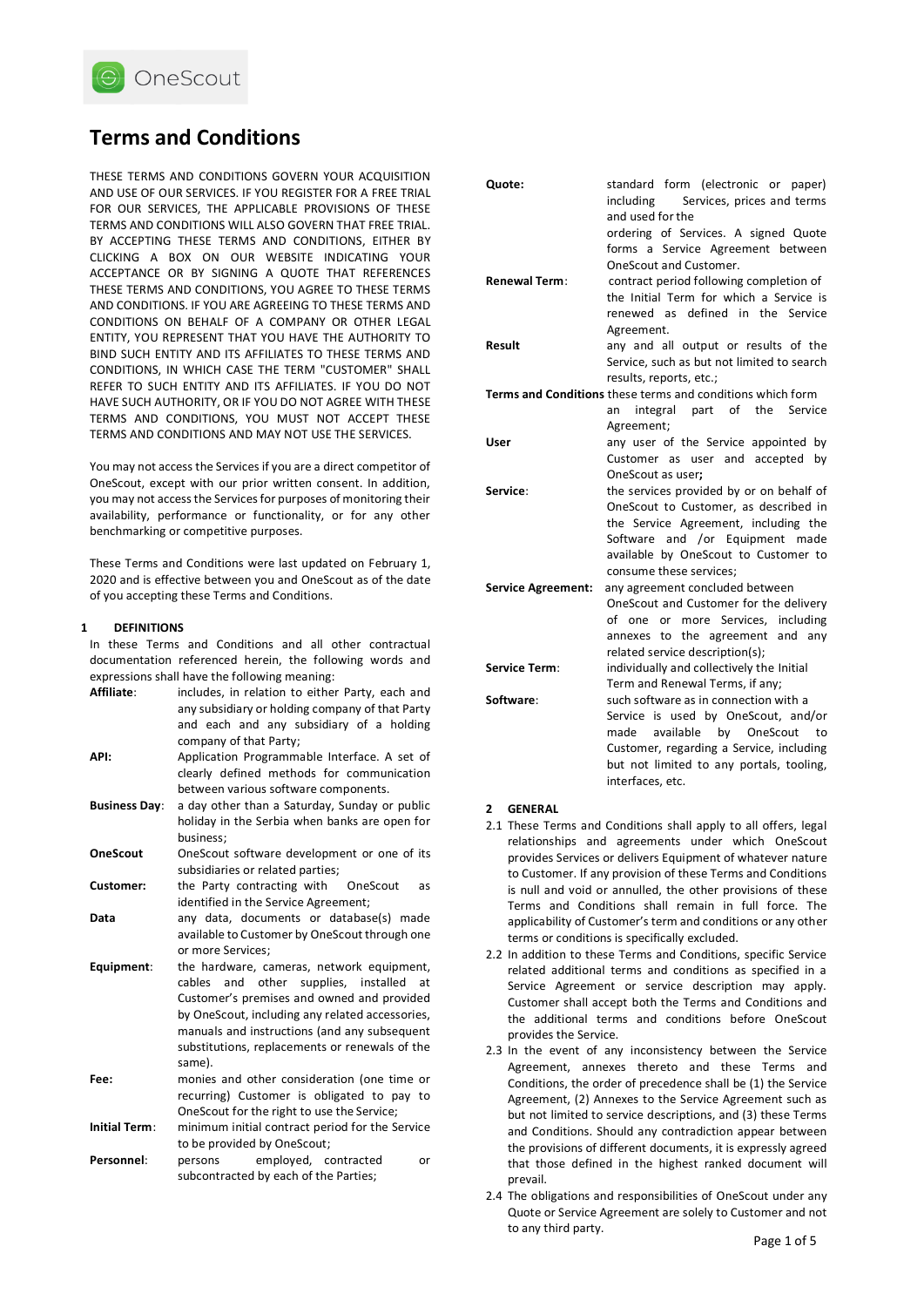

2.5 Customer guarantees all information supplied by Customer or by any party on its behalf on which OneScout has based its offer to be complete and accurate.

#### **3 PRICING, PAYMENT**

- 3.1 All Fees shall be exclusive of turnover tax (VAT) or other similar applicable taxes and are due monthly, in advance of the provision of the Service, unless explicitly mentioned otherwise. Any usage-based charges and charges based on times and material rates shall be invoiced monthly in arrears. All Fees must be paid in Euros unless stated otherwise.
- 3.2 Customer shall pay all invoices within 10 (ten) calendar days after the invoice date by transferring the invoiced sums into the relevant bank account designated on the invoice. OneScout reserves the right to charge:
- (i) a pro-rated interest of 5% (five percent) per month on all invoiced amounts which remain unpaid after such 10 (ten) calendar days period, and
- (ii) all reasonable collection costs including but not limited to reasonable legal expenses.

Customer shall be entitled to partially withhold payment of an invoice, which Customer disputes in good faith, provided however that Customer shall notify OneScout in writing, within 7 (seven) calendar days of the invoice date, of the dispute and of the grounds thereof, the amount and all other information relevant to the dispute, and provided that Customer shall only be entitled to withhold payment up to the amount disputed in good faith by Customer. Disputes shall be resolved promptly and the resolved amount, if any, shall be payable within 7 (seven) days after resolution. Interest will accrue from the due date on subsequent payments of amounts withheld or credits on overpayments refunded. OneScouts' records provide conclusive evidence of any amounts owed, without prejudice to the right of Customer to provide evidence to the contrary.

- 3.3 Without prejudice to any other provision of the Service Agreement, OneScout reserves the right to treat failure to pay by Customer as a material breach of the Service Agreement. Additionally, OneScout at its sole discretion and subject to 10 (ten) days prior notice to Customer, reserves the right to:
- (i) restrict, suspend or terminate provision of the relevant Services and OneScout shall be released from its obligations under the Service Agreement with respect to such Service until any balance due is paid or until such other material breach is remedied; and/or
- (ii) as an exception to Clause 4 (Duration, Termination, Suspension), terminate the Service Agreement without liability to or right to compensation for Customer and without prejudice to OneScout' rights to be paid sums due; and/or
- (iii) recover any Equipment; where such recovery takes place, Customer shall pay to OneScout such reasonable recovery charges (including de-installation charges) as may be specified in the service description(s) or as otherwise notified by OneScout to Customer.

#### **4 DURATION, TERMINATION, SUSPENSION**

- 4.1 Service Agreements are concluded for an Initial Term of 12 (twelve) months and a Renewal Term of 12 (twelve) months unless agreed otherwise, as long as Services are being provided by OneScout to Customer.
- 4.2 Unless agreed otherwise in the Service Agreement, Services may be terminated, subject to providing written notice of such termination to the other Party at least 1

(one) month prior to the termination date, such termination to be effective at the end of the Initial Term or at the end of a Renewal Term. Customer further agrees to incur all Fees for the full Initial Term or Renewal Term regardless of any premature cancellation.

- 4.3 Either Party may immediately, by written registered notice, terminate the Agreement and all Services under it, if one of the following events occurs:
- (i) **Material Breach**. The other Party materially breaches the obligations of the Service Agreement and fails to remedy such material breach within 30 (thirty) calendar days after receipt of written notice specifying the material breach and requiring it to be remedied;
- (ii) **Force Majeure**. An event as set forth in Clause 9 (Force Majeure) prevents the performance of the whole or a substantial part of the other Party's obligations in relation to that Service for a continuous period of 30 (thirty) days after the date on which it should have been performed. In such case, no damages shall be due;
- (iii) **Regulatory authority**. Any governmental or regulatory authority with competence and/or jurisdiction over the Parties decides that the provision of the relevant Service under the Service Agreement is contrary to existing laws, rules, regulations or any decision, law or other official governmental order, makes the provision of the Service illegal. In such case, no damages shall be due;
- (iv) **Regulatory requirement**. Any of the authorizations or regulatory formalities required was or is not obtained, is withdrawn or is no longer valid for whatever reason (other than due to the negligence or willful misconduct of a Party);
- (v) **Bankruptcy**. The other Party is the subject of a bankruptcy order, or becomes insolvent, or makes any arrangement or compositions with or assignment for the benefit of its creditors, or if any of its assets are the subject of any form of seizure, or goes into liquidation or if a receiver or administrator is appointed over its assets;
- (vi) **Non-payment**. In circumstances described in Clause 3.3 (Failure of payment).
- 4.4 OneScout shall be entitled forthwith and without prior notice to suspend the provision of part or all of the Services and (where applicable) to disconnect, switch off, block access to and/or remove Equipment, including its data and / or cables, in the following occasions:
- (i) in the event of Customer fails to meet its obligations under the Service Agreement.
- (ii) If one of the events as described in Clause 4.3 occurs;
- (iii) if and in so far as OneScout (a) is requested to do so by a governmental or regulatory authority, (b) is required to do so to comply with a change in statutory or regulatory requirements (or enforcement thereof) or (c) is required to do so pursuant to an order of a court;
- (iv) if the safety of persons or property is (or is threatened to be) adversely affected by the conduct of Customer or its Personnel;
- (v) in case of an emergency. Customer shall be obliged to pay all Fees payable throughout the period of suspension as referred to this Clause.
- 4.5 The suspension referred to in Clause 4.4 shall be lifted within 1 (one) Business Day after the grounds giving rise to the suspension have ceased to exist. OneScout shall then have the right to claim, and Customer shall pay upon demand, any reasonable reconnection charges incurred by OneScout when lifting the suspension and resuming the provision of the Service(s).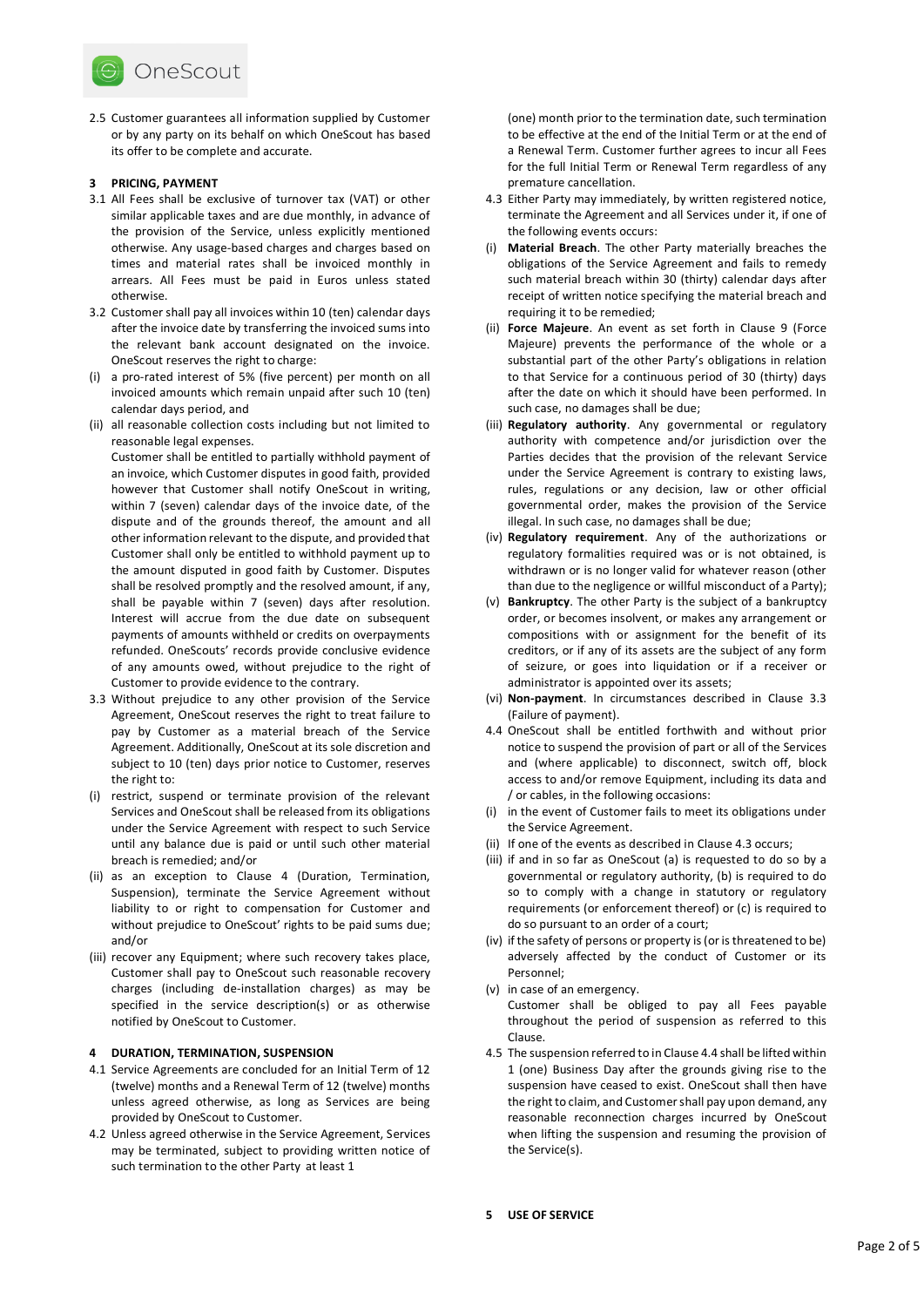

- 5.1 OneScout will make efforts to ensure the Service performs properly and seek the maximum possible availability, quality and security of the Service. All Services shall be performed on the basis of an obligation to use best endeavors unless Supplies expressly in writing promised a specific result.
- 5.2 OneScout can make changes to the content or scope of the Service. OneScout reserves the right to alter the technical and functional properties of the Service in the interim to improve it and to repair any defects or to comply with the applicable legislation and regulations. OneScout may at all times update or upgrade any Software.
- 5.3 OneScout is not obliged to preserve, change or add particular properties or functionalities of the Service specifically for Customer, unless agreed otherwise in writing.
- 5.4 Customer and/or User will not publish, reproduce or otherwise disclose Data and/or any other information such as Results that OneScout provides through the Service, without the prior express written consent of OneScout, other than for use in Customer's internal business operations. Customer shall not commercially exploit any Data or Results or use any Data or Results commissioned by third parties.
- 5.5 OneScout may for preventive, corrective or adaptive maintenance or other forms of service take the Service temporarily wholly or partially offline. OneScout shall limit the period of inactivity as much as possible and will if reasonably possible arrange for it to take place outside office hours.
- 5.6 If and to the extent OneScout with respect to the Service grants access to information sources of third parties, it will not be responsible for the accessibility, accuracy and completeness of information of third parties of Customer, nor for the proper operation and content of linked websites, including but not limited to all links on websites, changes to location codes or URLs of documents, or changes to Software of third parties used by Customer. OneScout notes that, if and to the extent there is any direct access to third party websites as described in this article, the conditions imposed by these third parties for the access to and the use of the information sources will also apply to the access and use of Customer. To the extent these conditions deviate from the conditions used by OneScout, the conditions of the third party in relation to the direct access and use will prevail.
- 5.7 Any service level provisions regarding a Service shall only be expressly agreed in writing. Customer shall inform OneScout without delay about any circumstances that affect or that could affect the service level and the availability of the Service. If agreements about a service level have been made, the availability of Services, Equipment, Software and related services shall always be measured such that unavailability due to preventive, corrective or adaptive maintenance or other forms of service announced by OneScout in advance and circumstances beyond OneScouts' control are not taken into account. The availability measured by OneScout shall count as conclusive evidence, subject to evidence to the contrary produced by Customer.

#### **6 ACCESS TO SERVICE**

6.1 Most Services are provided to Customer online through the portal(s) of OneScout and/or by API's. The Service is only available for the number of Users specified in the Service Agreement (and any added Users during the Service Term) using the login credentials provided by OneScout. Only

Users, to the extent employed by Customer or in any other way inseparably connected to Customer, may use the Service and these Users may only be replaced with the prior written permission of OneScout.

6.2 OneScout may at any time block access of Customer or any User in the event of (suspicion of) violation of any of the provisions of the Service Agreement. OneScout shall not liable for any damage suffered by Customer and/or third parties arising from such blocking access.

#### **7 SERVICE GUARANTEE**

- 7.1 OneScout does not guarantee that the Service is free of errors nor that Services function without interruption. OneScout will make efforts to fix errors within a reasonable period of time if and in so far as it is Software, Equipment, hardware or infrastructure developed or built by OneScout itself and the defects concerned have been reported to OneScout by Customer and logged by OneScout as a case. OneScout may, if necessary, postpone fixing of the defects and/or errors until a new version of the Service shall be put in operation. OneScout does not guarantee all defects and errors to be fixed. OneScout is entitled to install temporary solutions or workarounds or problem-avoiding restrictions for an impacted Service.
- 7.2 In case of a Service error, degradation or interruption, OneScout shall not be obliged to recover or reconstruct any data that has been lost.
- 7.3 Customer in any event guarantees that Customer and Users at all times comply with the following rules:
- (i) Customer ensures the adequate protection of its hardware, software, infrastructure and internet connection from viruses, computer crime and (other) unlawful use by Customer, Users or third parties;
- (ii) Customer and/or Users shall not spread any (computer) viruses or other files that may disrupt, interrupt or damage the Service or its operation.
- (iii) Customer and/or Users shall not perform any acts that may disrupt or damage the Service, Software, Equipment or any related networks or infrastructures;
- (iv) Customer and/or Users shall not in any way infringe intellectual property rights of OneScout and/or third parties;
- (v) Customer may not modify, remove or bypass the security of the Service and the information sources provided through the Service, including Software, Equipment and any other hardware used to this end.

#### **8 INSTALLATION AND USE OF EQUIPMENT**

- 8.1 If Equipment is required to be installed on Customer's premises to enable OneScout to provide the Service, installation of such Equipment shall be arranged by OneScout in accordance with the specifications as described in the relevant Service Agreement, unless otherwise agreed between the parties in advance, whereby:
- (i) OneScout shall use all reasonable endeavors to complete installation by the date and time agreed in advance between the Parties;
- (ii) OneScout shall carry out installation in accordance with all applicable laws and best industry practice;
- (iii) Customer shall provide all requisite materials, facilities, all necessary access at the premises and suitable working conditions to enable installation to be carried out properly, safely and expeditiously;
- (iv) Customer is responsible for the Equipment and shall not move, add to, modify or in any way interfere with the Equipment, nor allow anyone else (other than authorized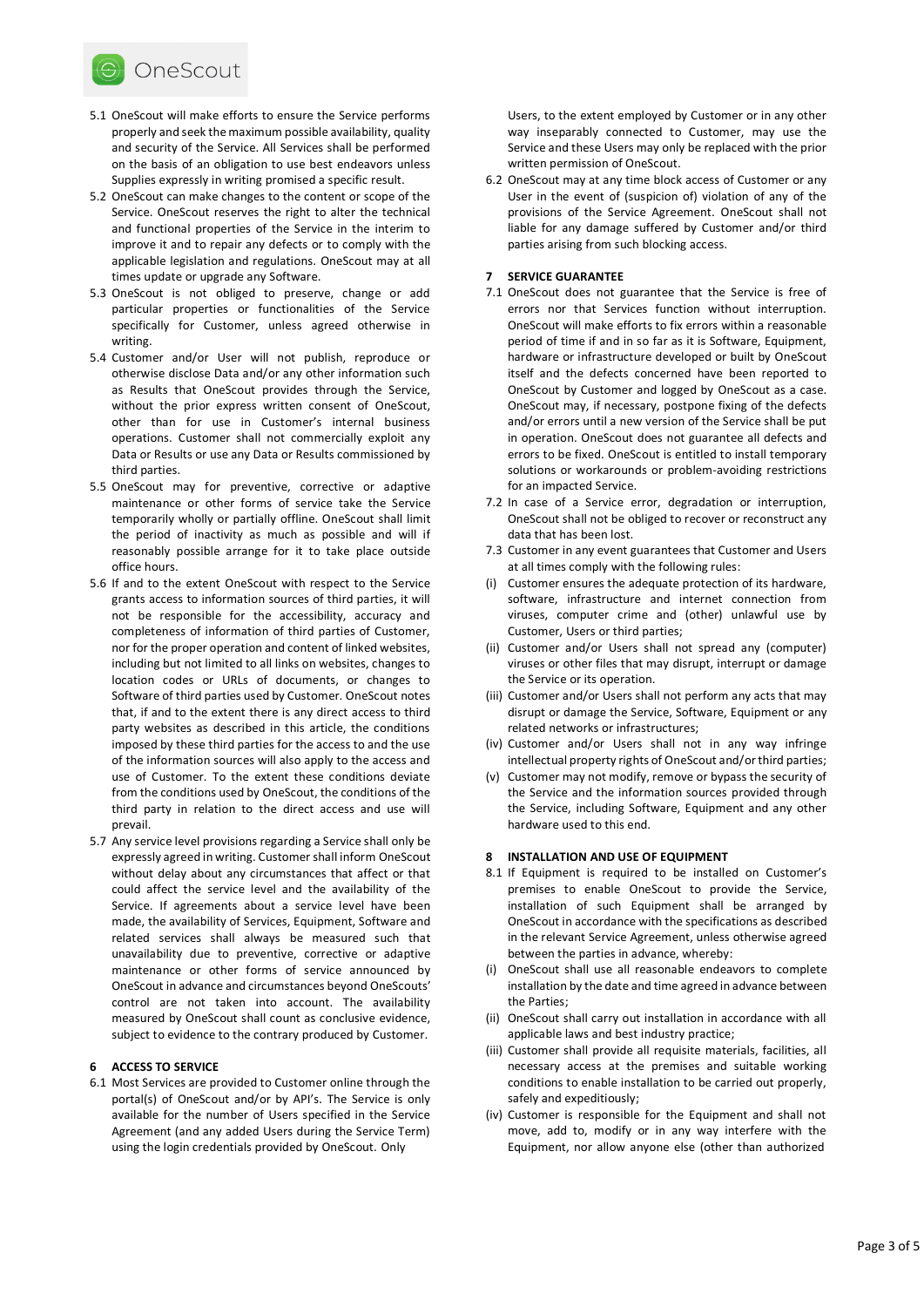

by OneScout) to do so. Customer will be liable to OneScout for any loss of or damage to the Equipment, except where the loss or damage is due to fair wear and tear or is caused by OneScout or anyone acting on OneScouts' behalf.

- 8.2 The Equipment remains the property of OneScout exclusively, and Customer shall have no right, title or interest in or to the Equipment, unless otherwise agreed in writing.
- 8.3 Customer shall only use the Equipment in accordance with its designated use under the Service Agreement and at the locations specified in the Service Agreement. Use of the Equipment by or for third parties is prohibited. The right to use the Equipment is non-transferable. It is prohibited to rent the Equipment out to a third party or otherwise make it possible for a third party to use or make joint use of the Equipment.
- 8.4 Customer shall ensure that at all times the Equipment retains any notices identifying it as being OneScouts' property.
- 8.5 Customer shall use all reasonable endeavors to ensure that the Equipment is physically and electronically secure from unauthorized use or access.
- 8.6 Customer ensures to take adequate measures to prevent damage to the Equipment. Customer undertakes to immediately inform OneScout in case of damages to the Equipment. Customer shall be liable to OneScout for any and all damages to the Equipment in the event of theft, loss or misappropriation of the Equipment.
- 8.7 Customer shall not maintain the Equipment itself or have the Equipment maintained by a third party.
- 8.8 OneScout is entitled, though not obliged, to perform corrective and/or preventive maintenance on the Equipment. If so requested, Customer agrees to give OneScout the opportunity to perform such corrective and/or preventive maintenance.
- 8.9 Following the end of the Service Term, Customer will cooperate with OneScout to have the Equipment, which has been placed at Customer's premises, collected and returned promptly.
- 8.10 In case Equipment is needed to provide a Service, Customer is responsible for maintaining energy network, internet and other connections necessary for access to and use of the Service.

## **9 FORCE MAJEURE**

- 9.1 A Party shall not be held liable for failure to perform any of its obligations (with the exception of the obligation to make payments) under the Service Agreement if such failure is caused by or arises as a result of an event of force majeure including, not limited to, the following examples (provided these examples were not caused or made possible due to the negligence of such Party): pandemonium, fire, flood, strike, cable / fiber cuts, lightning, power failures, Internet, data network or telecommunication facilities failures, acts of God, changes of the regulatory environment, acts of governmental or military authorities, civil unrest, terrorism and war.
- 9.2 The Party victim of a force majeure event shall as soon as reasonably possible notify the other Party about the occurrence of such event and the estimated extent and duration of its inability to perform its obligations under the Service Agreement.
- 9.3 In the event of the occurrence of a force majeure event, the Party victim of the force majeure event shall use all reasonable endeavors to minimize the effects of the force majeure event.

9.4 In case a force majeure situation lasts longer than 90 (ninety) days, each party is entitled to terminate the affected Service.

### **10 CONFIDENTIAL INFORMATION, AND PRIVACY**

- 10.1 Each of the Parties warrants that all of the information received by the other Party, which is marked as confidential or reasonably can be assumed to be confidential, in nature shall remain secret for the entire duration of any Service Agreement and for a period of 1 (one) year thereafter. The Party receiving the confidential information shall only use it for the purpose for which it has been provided. Information shall in any event be considered confidential if it is designated by either of the Parties as such.
- 10.2 The obligation of secrecy referred to in clause 10.1 shall not apply to information which:
- (i) is already in the possession of, or which is previously known to, the receiving Party at the time of its receipt from the disclosing Party, other than by breach of the present obligation of secrecy;
- (ii) is in or comes into the public domain other than by breach of the present obligation of secrecy;
- (iii) is required by law, regulation or judicial order to be disclosed.
- 10.3 OneScout may publicize the existence of the relationship between the Parties for the purpose of its marketing activities. Subject to the foregoing, neither Party shall make any press announcements concerning the Service Agreement or publicize this Service Agreement in any way without the prior written consent of the other Party.

#### **11 INTELLECTUAL PROPERTY RIGHTS**

- 11.1 Subject to the restrictions and terms set out in the Service Agreement, OneScout and/or its suppliers grant to Customer for the Service Term a non-exclusive, nontransferable license to use the Software, Equipment or other materials provided under or in connection with the Service Agreement on an 'as is' basis for internal purposes only and in so far as is necessary to utilize the Service(s) provided thereunder.
- 11.2 All intellectual or industrial property rights to any Services, Software, Equipment and/or any thereto associated materials, documentation, as well as to Data and Results, provided to Customer under or in connection with the Service Agreement, shall solely be held by OneScout or its suppliers. Customer shall not redistribute or resale, modify, reproduce or create any derivative works of the Service, the Software, Equipment, Data, Results and/ or any other materials and documentation.
- 11.3 All intellectual or industrial property rights to the Data remain at the entity or person that made the database(s), documents or other data available. Customer will not in any manner fully or partially publicize or reproduce, including storage in a computerized retrieval system, any Data without the prior written permission of OneScout, any search result of the Services or any other data that results from the use of the Services.
- 11.4 OneScout does not in any way guarantee to transfer any intellectual property rights to Customer based on Software, Equipment, Data, Results, websites, data files, or other materials such as analyses, designs, documentation, reports, proposals, as well as preparatory material thereof, unless expressly agreed in writing. Customer will only acquire the rights of use